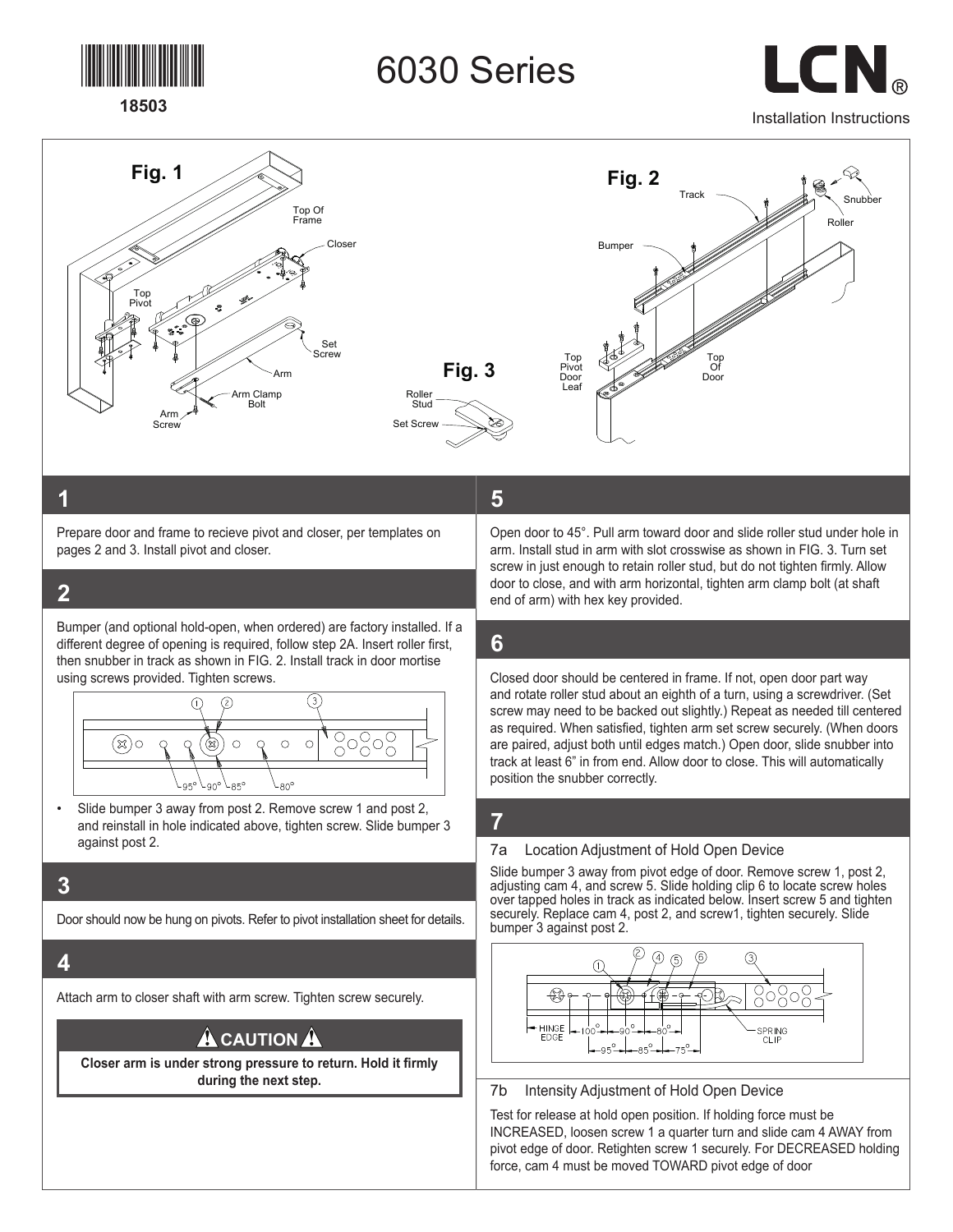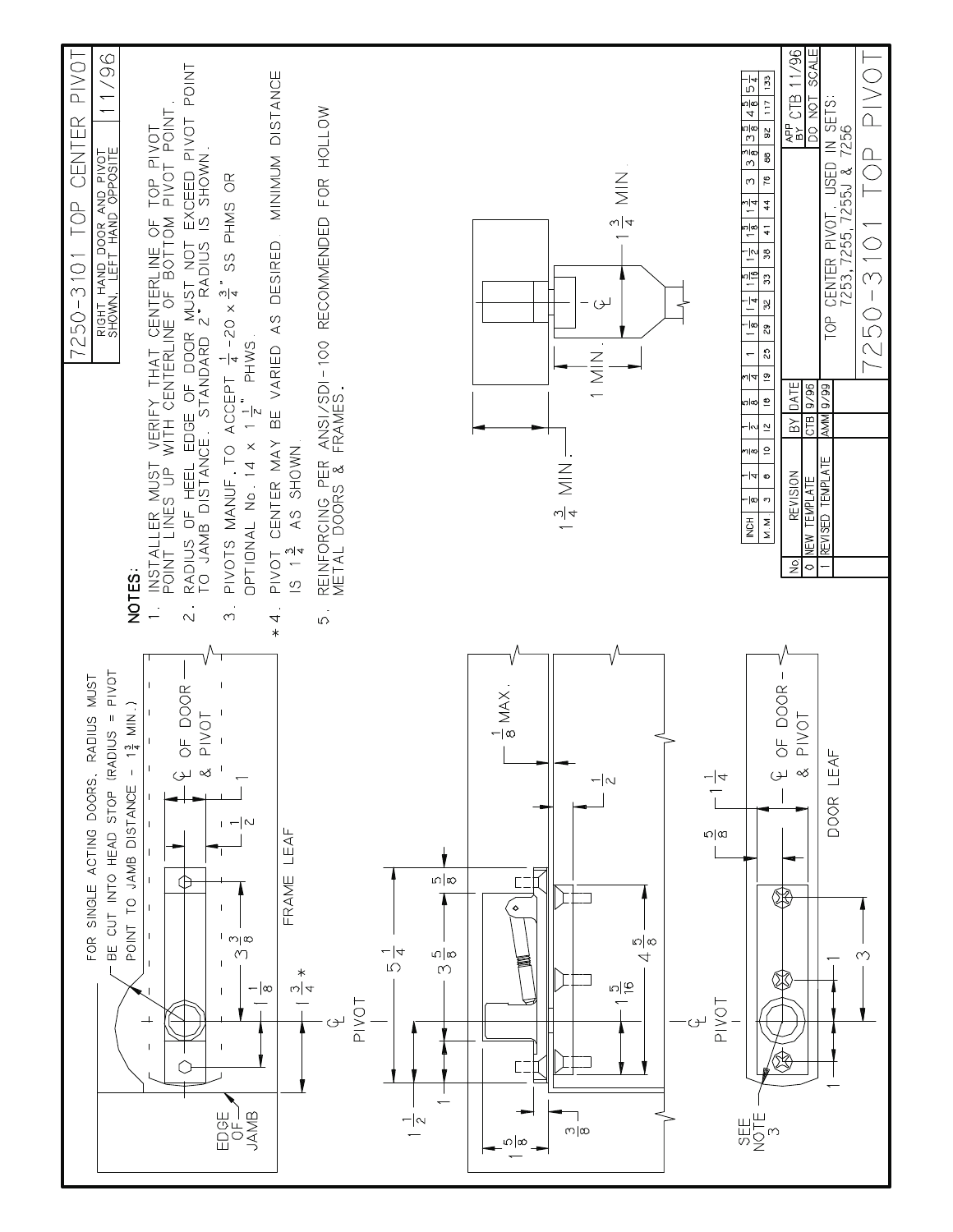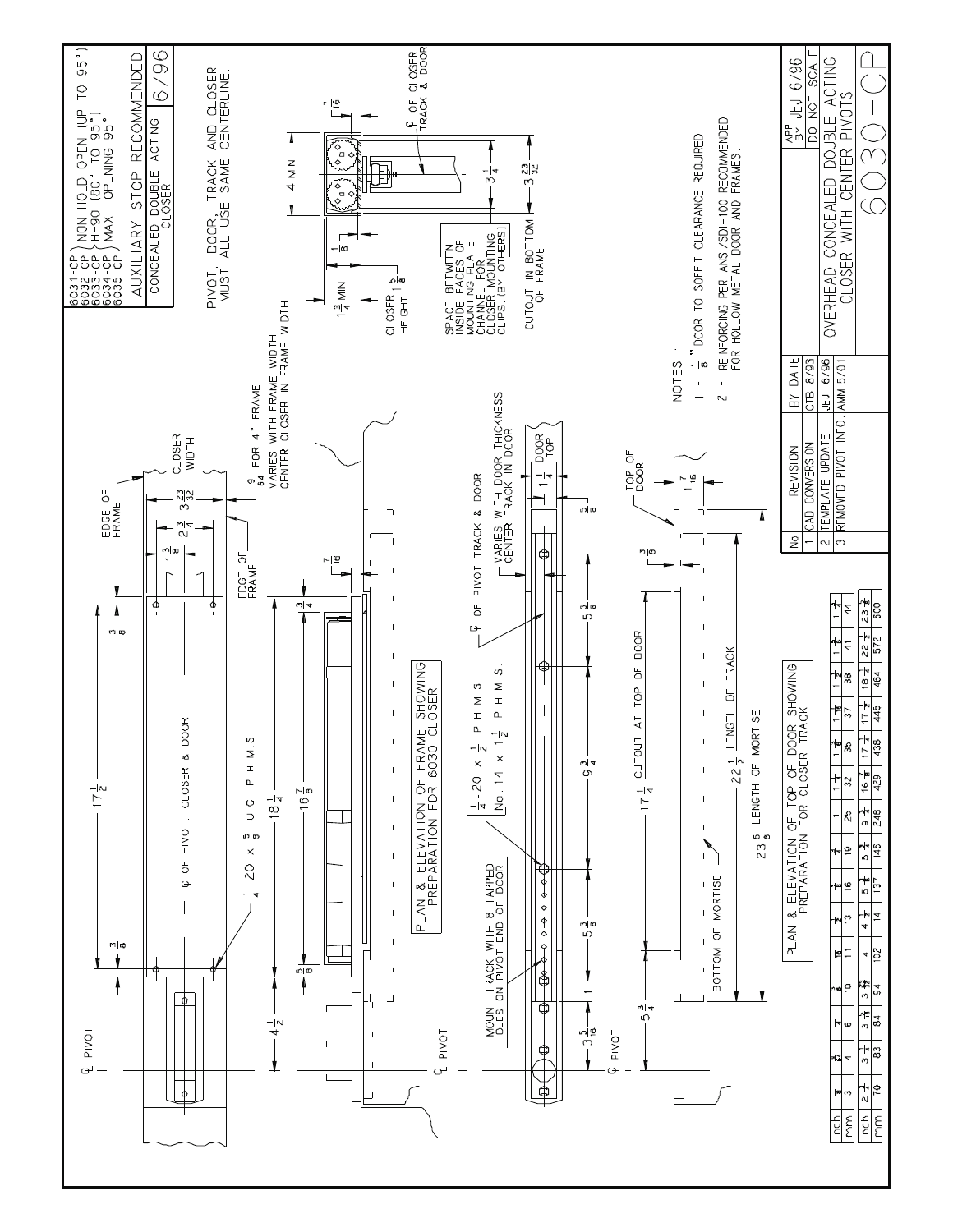#### Regulation:

- 7c To regulate main swing speed: There is one main swing speed adjusting screw for both swings of door. If adjustment is required, turn screw clockwise to slow down main swing of door. To speed up main swing, turn screw counterclockwise. A normal closing time from 90° open position is 5 to 7 seconds, evenly divided between main swing speed and latch swing speed. Use a  $\frac{3}{2}$ " hex wrench.
- 7d To regulate latch swing speed: There are two latch swing speed adjusting screws. Refer to diagram to identify hand of swing, and use screw marked LH (left hand) or RH (right hand). If adjustment is required, turn appropriate screw clockwise to slow down latch swing. To speed up latch swing, turn screw counterclockwise.  $7d$ LH Latch Speed
	- 7e To adjust backcheck intensity: There is one backcheck adjustment screw for both swings of door. Adjust to lightest backcheck that will retard door opening speed during the last few degrees of opening. **CAUTION:** Do not set an abrupt backcheck or expect closer to act as a door stop. To increase backcheck, turn screw clockwise. To reduce backcheck, turn screw counterclockwise.



## Closing Power Adjustment

Closer is shipped with minimum closing power, and power of each swing can be individually increased. To adjust, use spring adjustment screw that corresponds with hand of swing in regulation diagram. To increase, turn screw clockwise. Maximum adjustment is 36 turns.

|                        | <b>Table of Sizes</b> |           |  |
|------------------------|-----------------------|-----------|--|
| Maximum width of doors | Catalog No.           |           |  |
| Exterior               | Interior              | of Closer |  |
|                        | 38" (965 mm)          | 6033      |  |
| 36" (900 mm)           | 48" (1220 mm)         | 6034      |  |
| 42" (1065 mm)          | 54" (1370 mm)         | 6035      |  |

L **NOTE: Specify next higher closer where strong drafts exist.**

> **Customer Service** 1-877-671-7011 www.allegion.com/us







© Allegion 2014 Printed in U.S.A. 18503 Rev. 01/14-h